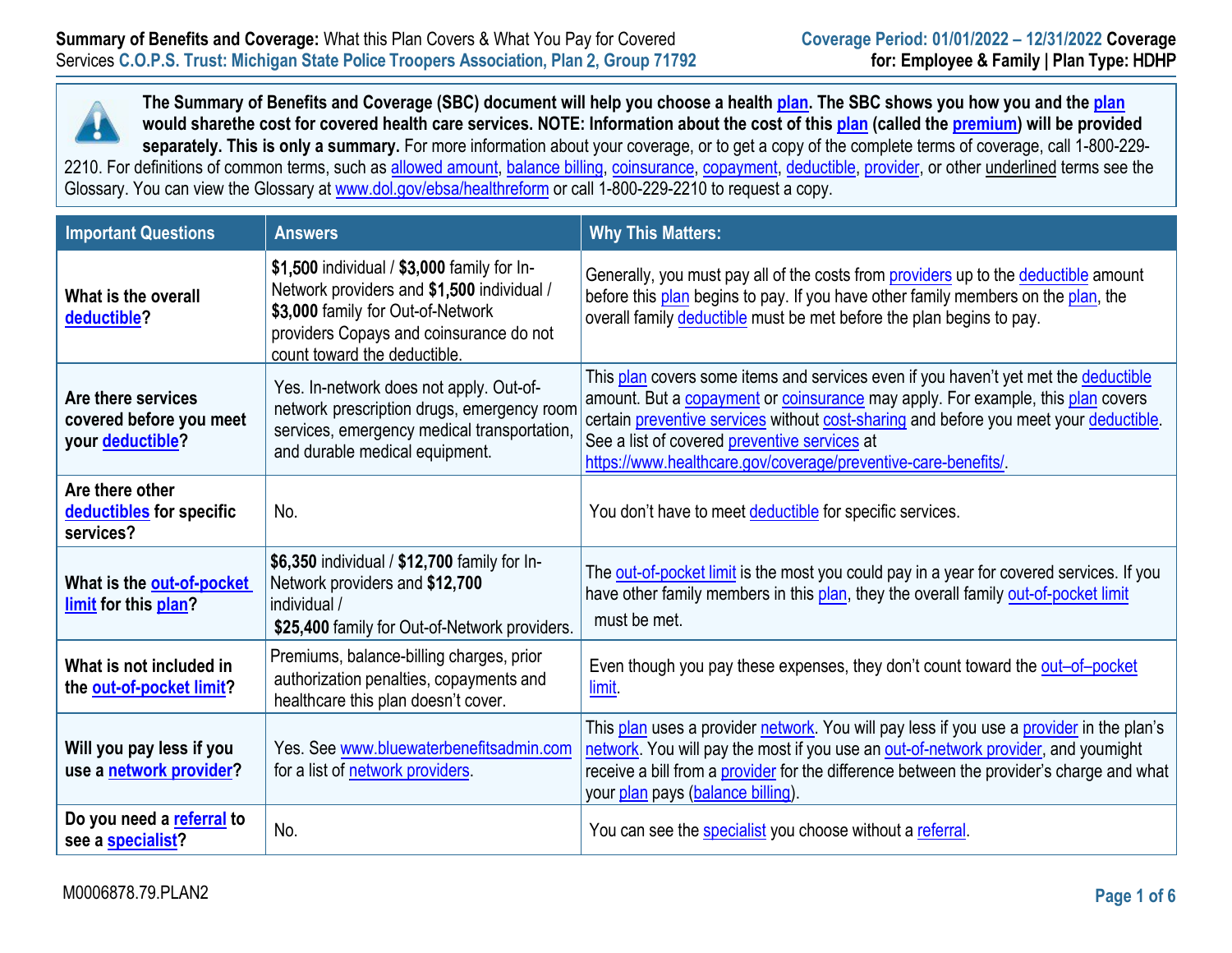All **[copayment](https://www.healthcare.gov/sbc-glossary/#copayment)** and **[coinsurance](https://www.healthcare.gov/sbc-glossary/#coinsurance)** costs shown in this chart are after your **[deductible](https://www.healthcare.gov/sbc-glossary/#deductible)** has been met, if a **[deductible](https://www.healthcare.gov/sbc-glossary/#deductible)** applies.  $\blacktriangle$ 

|                                                                                                               |                                                     | <b>What You Will Pay</b>                                                                        |                                                                                                           |                                                                                                                                                                                                                                                                         |
|---------------------------------------------------------------------------------------------------------------|-----------------------------------------------------|-------------------------------------------------------------------------------------------------|-----------------------------------------------------------------------------------------------------------|-------------------------------------------------------------------------------------------------------------------------------------------------------------------------------------------------------------------------------------------------------------------------|
| <b>Common Medical Event</b>                                                                                   | <b>Services You May Need</b>                        | <b>Network Provider</b><br>(You will pay the least)                                             | <b>Out-of-Network Provider</b><br>(You will pay the most)                                                 | <b>Limitations, Exceptions, &amp; Other</b><br><b>Important Information</b>                                                                                                                                                                                             |
|                                                                                                               | Primary care visit to treat an<br>injury or illness | Deductible +<br>20% coinsurance                                                                 | Deductible +<br>40% coinsurance                                                                           | \$10 copay applies after satisfaction of deductible.                                                                                                                                                                                                                    |
|                                                                                                               | <b>Specialist visit</b>                             | Deductible +<br>20% coinsurance                                                                 | Deductible +<br>40% coinsurance                                                                           | \$10 copay applies after satisfaction of deductible.                                                                                                                                                                                                                    |
| If you visit a health care<br>provider's office or<br>clinic                                                  | Preventive care/screening/<br>immunization          | No charge                                                                                       | Deductible +<br>40% coinsurance                                                                           | You may have to pay for services that<br>aren't preventive. Ask your provider if the<br>services needed are preventive. Then<br>check what your plan will pay for.<br>No charge Out-of-Network: annual physical,<br>gyn exam, fecal occult blood screening, and<br>PSA. |
|                                                                                                               | Diagnostic test (x-ray, blood<br>work)              | Deductible +<br>20% coinsurance                                                                 | Deductible +<br>40% coinsurance                                                                           | -none-                                                                                                                                                                                                                                                                  |
| If you have a test                                                                                            | Imaging (CT/PET scans,<br>MRI <sub>s</sub> )        | Deductible +<br>20% coinsurance                                                                 | Deductible +<br>40% coinsurance                                                                           | -none-                                                                                                                                                                                                                                                                  |
| If you need drugs to                                                                                          | Generic drugs                                       | \$5/prescription (retail)<br>\$10/prescription<br>(mail order)<br>Deductible does not<br>apply  | \$5/prescription (retail)<br>+25% cost share of<br>eligible expenses. Mail<br>order not available.        | Covers up to a 31-day supply<br>(retailprescription); 90-day<br>supply (mail order prescription).                                                                                                                                                                       |
| treat your illness or<br>condition<br>More information about<br>prescription drug<br>coverage is available at | Preferred brand drugs                               | \$20/prescription (retail)<br>\$40/prescription<br>(mail order)<br>Deductible does not<br>apply | \$20/prescription<br>$(retail) + 25% cost$<br>share of eligible<br>expenses.<br>Mail order not available. | Some prescription drugs are subject to prior<br>authorization, or benefits will be reduced by<br>20%.                                                                                                                                                                   |
| bluewaterbenefitsadmin.com                                                                                    | Non-preferred brand drugs                           | \$40/prescription (retail)<br>\$80/prescription<br>(mail order) Deductible<br>does not apply    | \$40/prescription<br>$(retail) + 25% cost$<br>share of eligible<br>expenses.<br>Mail order not available  | Not applicable.                                                                                                                                                                                                                                                         |
|                                                                                                               | <b>Specialty drugs</b>                              | Not applicable                                                                                  | Not applicable                                                                                            | Not applicable.                                                                                                                                                                                                                                                         |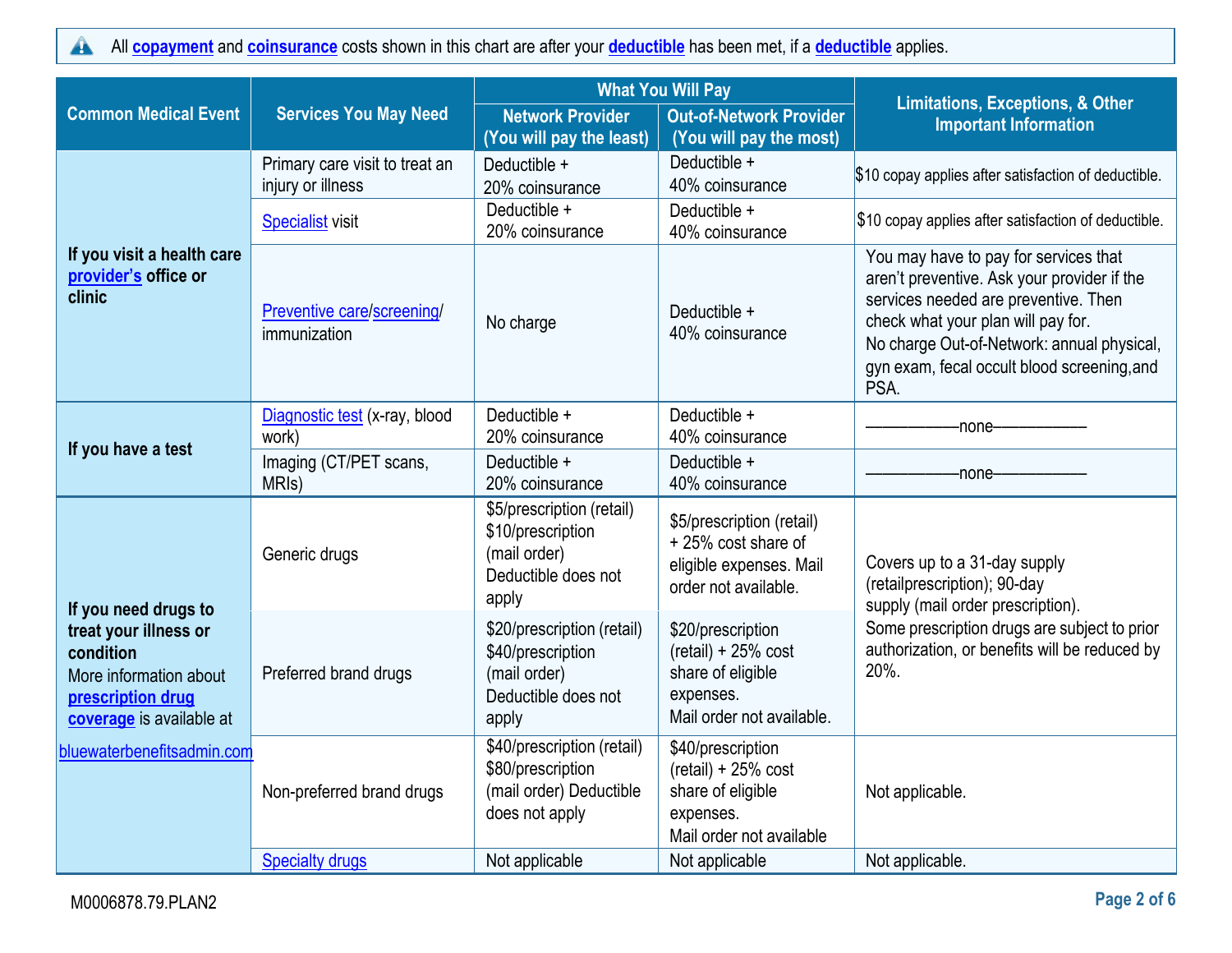|                                            |                                                   | <b>What You Will Pay</b><br><b>Network Provider</b><br><b>Out-of-Network Provider</b><br>(You will pay the least)<br>(You will pay the most) |                                 | <b>Limitations, Exceptions, &amp; Other</b><br><b>Important Information</b>                                                                                                                                             |  |
|--------------------------------------------|---------------------------------------------------|----------------------------------------------------------------------------------------------------------------------------------------------|---------------------------------|-------------------------------------------------------------------------------------------------------------------------------------------------------------------------------------------------------------------------|--|
| <b>Common Medical Event</b>                | <b>Services You May Need</b>                      |                                                                                                                                              |                                 |                                                                                                                                                                                                                         |  |
| If you have outpatient                     | Facility fee (e.g., ambulatory<br>surgery center) | Deductible +<br>20% coinsurance                                                                                                              | Deductible +<br>40% coinsurance | Prior authorization is required, or benefits<br>willbe reduced by 20%.                                                                                                                                                  |  |
| surgery                                    | Physician/surgeon fees                            | Deductible +<br>20% coinsurance                                                                                                              | Deductible +<br>40% coinsurance | Prior authorization is required, or benefits<br>will be reduced by 20%.                                                                                                                                                 |  |
|                                            | <b>Emergency room care</b>                        | Deductible +<br>20% coinsurance                                                                                                              | Deductible +<br>20% coinsurance | Emergency Room physician covered<br>at 100% following In-Network<br>Deductible.                                                                                                                                         |  |
| If you need immediate<br>medical attention | <b>Emergency medical</b><br>transportation        | Deductible +<br>20% coinsurance                                                                                                              | Deductible +<br>20% coinsurance | -none-                                                                                                                                                                                                                  |  |
|                                            | <b>Urgent care</b>                                | Deductible +<br>20% coinsurance                                                                                                              | Deductible +<br>20% coinsurance | \$10 copay applies after satisfaction of deductible.                                                                                                                                                                    |  |
| If you have a hospital                     | Facility fee (e.g., hospital<br>room)             | Deductible +<br>20% coinsurance                                                                                                              | Deductible +<br>40% coinsurance | Prior authorization is required, or benefits<br>will be reduced by 20%.                                                                                                                                                 |  |
| stay                                       | Physician/surgeon fees                            | Deductible +<br>20% coinsurance                                                                                                              | Deductible +<br>40% coinsurance | Prior authorization is required, or benefits<br>will be reduced by 20%.                                                                                                                                                 |  |
| If you need mental<br>health, behavioral   | <b>Outpatient services</b>                        | Deductible +<br>20% coinsurance                                                                                                              | Deductible +<br>40% coinsurance | \$10 copay applies after satisfaction of deductible.                                                                                                                                                                    |  |
| health, or substance<br>abuse services     | Inpatient services                                | Deductible +<br>20% coinsurance                                                                                                              | Deductible +<br>40% coinsurance | Prior authorization is required, or benefits<br>willbe reduced by 20%.                                                                                                                                                  |  |
|                                            | Office visits                                     | Deductible +<br>20% coinsurance                                                                                                              | Deductible +<br>40% coinsurance | Cost sharing does not apply for preventive<br>services. Depending on the type of service,<br>a copaymentmay apply. Maternity care may<br>include tests and servicesdescribed<br>elsewhere in the SBC (i.e. ultrasound). |  |
| If you are pregnant                        | Childbirth/delivery<br>professional services      | Deductible +<br>20% coinsurance                                                                                                              | Deductible +<br>40% coinsurance | -none-                                                                                                                                                                                                                  |  |
|                                            | Childbirth/delivery facility<br>services          | Deductible +<br>20% coinsurance                                                                                                              | Deductible +<br>40% coinsurance | Prior authorization is required for vaginal<br>deliveries requiring more than a 48 hour<br>stay and for cesarean section deliveries<br>requiring more than a 96 hour stay or<br>benefits will be reduced by 20%.        |  |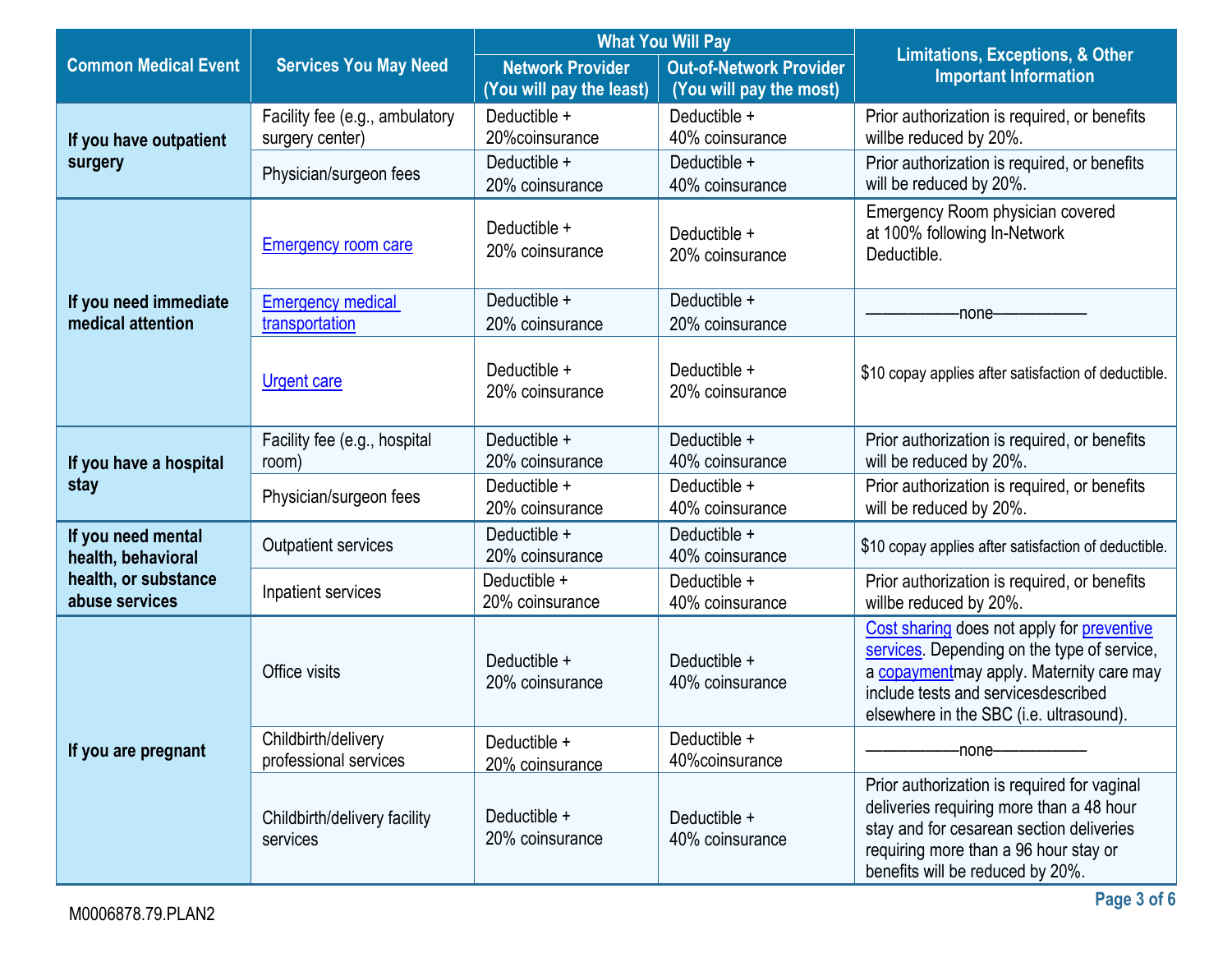|                                                                         |                                | <b>What You Will Pay</b>                            |                                                           |                                                                             |  |
|-------------------------------------------------------------------------|--------------------------------|-----------------------------------------------------|-----------------------------------------------------------|-----------------------------------------------------------------------------|--|
| <b>Common Medical Event</b>                                             | <b>Services You May Need</b>   | <b>Network Provider</b><br>(You will pay the least) | <b>Out-of-Network Provider</b><br>(You will pay the most) | <b>Limitations, Exceptions, &amp; Other</b><br><b>Important Information</b> |  |
|                                                                         | Home health care               | Deductible +<br>20% coinsurance                     | Deductible +<br>40% coinsurance                           | -none-                                                                      |  |
|                                                                         | <b>Rehabilitation services</b> | Deductible +<br>20% coinsurance                     | Deductible +<br>40% coinsurance                           | -none-                                                                      |  |
| If you need help<br>recovering or have<br>other special health<br>needs | <b>Habilitation services</b>   | Deductible +<br>20% coinsurance                     | Deductible +<br>40% coinsurance                           | -none-                                                                      |  |
|                                                                         | <b>Skilled nursing care</b>    | Deductible +<br>20% coinsurance                     | Deductible +<br>20% coinsurance                           | Limited to 100 days per plan year.                                          |  |
|                                                                         | Durable medical equipment      | Deductible +<br>20% coinsurance                     | Deductible +<br>20% coinsurance                           | -none-                                                                      |  |
|                                                                         | <b>Hospice services</b>        | Deductible +<br>20% coinsurance                     | Deductible +<br>40% coinsurance                           | -none-                                                                      |  |
|                                                                         | Children's eye exam            | Not covered                                         | Not covered                                               | Not covered.                                                                |  |
| If your child needs<br>dental or eye care                               | Children's glasses             | Not covered                                         | Not covered                                               | Not covered.                                                                |  |
|                                                                         | Children's dental check-up     | Not covered                                         | Not covered                                               | Not covered.                                                                |  |

# **Excluded Services & Other Covered Services:**

**Services Your [Plan](https://www.healthcare.gov/sbc-glossary/#plan) Generally Does NOT Cover (Check your policy or [plan](https://www.healthcare.gov/sbc-glossary/#plan) document for more information and a list of any other [excluded services.](https://www.healthcare.gov/sbc-glossary/#excluded-services))** • Cosmetic Surgery • Dental Care (Adult and Child) • Long-Term Care • Non-Emergency Care when travelling outside the U.S. • Routine Eye Care (Adult and Child) • Weight Loss Programs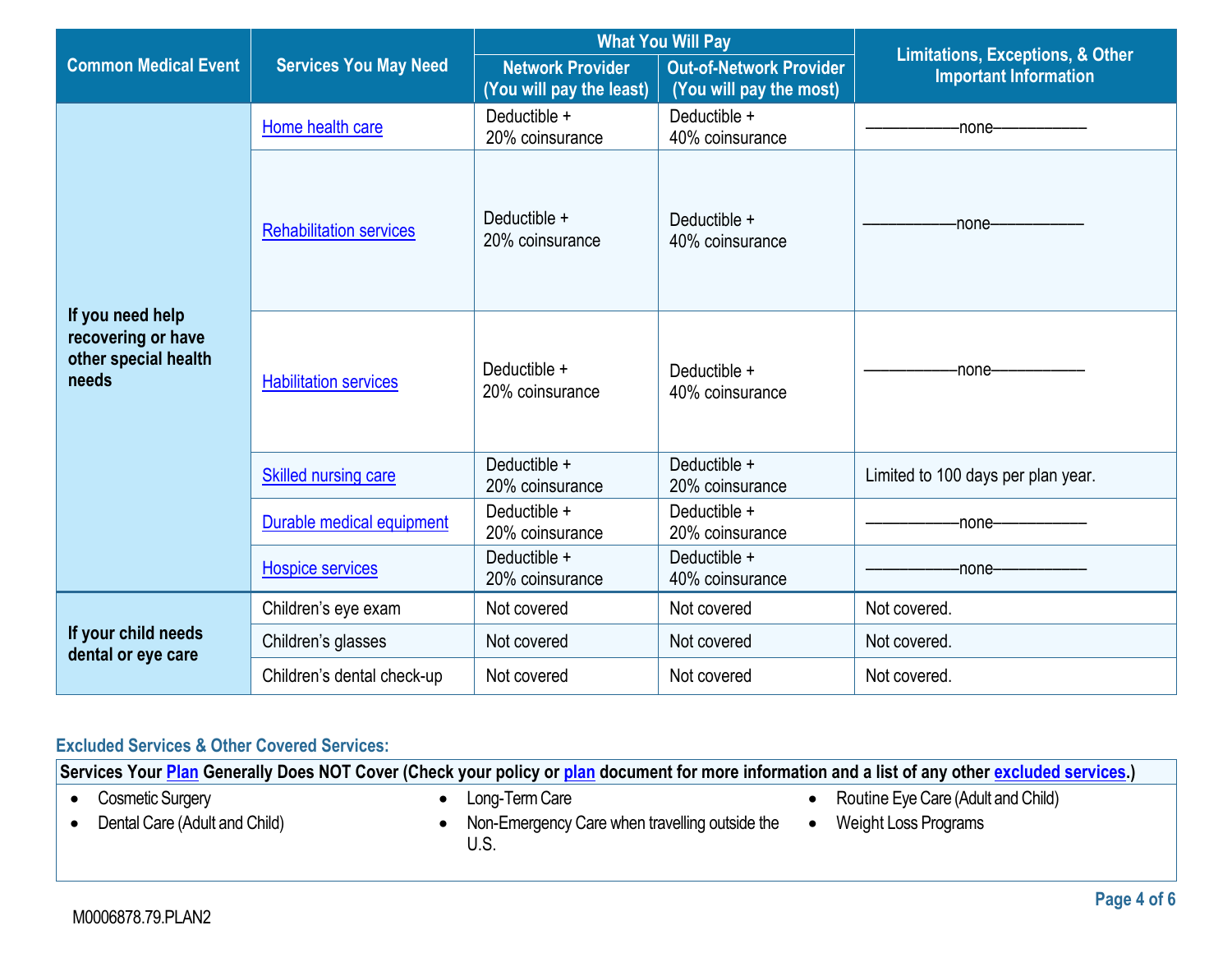| Other Covered Services (Limitations may apply to these services. This isn't a complete list. Please see your plan document.) |  |                                                        |  |                                         |
|------------------------------------------------------------------------------------------------------------------------------|--|--------------------------------------------------------|--|-----------------------------------------|
| Acupuncture                                                                                                                  |  | Chiropractic Care (Limited to 30 visits per calendar ● |  | Infertility Treatment (except in-vitro) |
| <b>Bariatric Surgery</b>                                                                                                     |  | year)                                                  |  | <b>Private-Duty Nursing</b>             |
| Male Sterilization                                                                                                           |  | Hearing Aids payable once every 36 months              |  | Routine Foot Care                       |

**Your Rights to Continue Coverage:** There are agencies that can help if you want to continue your coverage after it ends. The contact information for those agencies is: the plan at 1-800-229-2210, the state insurance department, the U.S. Department of Labor, the Employee Benefits Security Administration at 1-866-444-3272 or [www.dol.gov/ebsa/healthreform, o](http://www.dol.gov/ebsa/healthreform)r the U.S. Department of Health and Human Services at 1-877-267-2323 x61565 or [www.cciio.cms.gov. O](http://www.cciio.cms.gov/)ther coverage options may be available to you too, including buying individual insurance coverage through the Health Insurance Marketplace. For more information about the Marketplace, visit [www.HealthCare.gov](http://www.healthcare.gov/) or call 1-800-318- 2596.

Your Grievance and Appeals Rights: There are agencies that can help if you have a complaint against your plan for a denial of a claim. This complaint is called a grievance or appeal. For more information about your rights, look at the explanation of benefits you will receive for that medical claim. Your plan documents also provide complete information on how to submit a claim, appeal, or a grievance for any reason to your plan. For more information about your rights, this notice, or assistance, contact: the plan at 1-800-229-2210. You may also contact your state insurance department, the U.S. Department of Labor, Employee Benefits Security Administration at 1-866-444-3272 or [www.dol.gov/ebsa/healthreform, or](http://www.dol.gov/ebsa/healthreform) the U.S. Department of Health and Human Services at 1-877-267-2323 x61565 or [www.cciio.cms.gov. A](http://www.cciio.cms.gov/)dditionally, a consumer assistance program can help you file your appeal. Contact the Michigan Health Insurance Consumer Assistance Program at 1-877-999-6442 or [www.michigan.gov/lara](http://www.michigan.gov/lara) or email difs-hicap@michigan.gov.

#### **Does this plan provide Minimum Essential Coverage? Yes**

Minimum Essential Coverage generally includes plans, health insurance available through the Marketplace or other individual market policies, Medicare, Medicaid, CHIP, TRICARE, and certain other coverage. If you are eligible for certain types of Minimum Essential Coverage, you may not be eligible for the premium tax credit.

#### **Does this plan meet the Minimum Value Standards? Yes**

If your plan doesn't meet the Minimum Value Standards, you may be eligible for a premium tax credit to help you pay for a plan through the Marketplace.

#### **Language Access Services:**

Spanish (Español): Para obtener asistencia en Español, llame al 1-800-229-2210. Tagalog (Tagalog): Kung kailangan ninyo ang tulong sa Tagalog tumawag sa 1-800-229-2210. Chinese (中文): 如果需要中文的帮助,请拨打这个号码 1-800-229-2210. Navajo (Dine): Dinek'ehgo shika at'ohwol ninisingo, kwiijigo holne' 1-800-229-2210.

*To see examples of how this [plan](https://www.healthcare.gov/sbc-glossary/#plan) might cover costs for a sample medical situation, see the next section.*

**PRA Disclosure Statement:** According to the Paperwork Reduction Act of 1995, no persons are required to respond to a collection of information unless it displays a valid OMB control number. The valid OMB control number for this information collection is **0938-1146**. The time required to complete this information collection is estimated to average **0.08** hours per response, including the time to review instructions, search existing data resources, gather the data needed, and complete and review the information collection. If you have comments concerning the accuracy of the time estimate(s) or suggestions for improving this form, please write to: CMS, 7500 Security Boulevard, Attn: PRA Reports Clearance Officer, Mail Stop C4-26-05, Baltimore, Maryland 21244-1850.